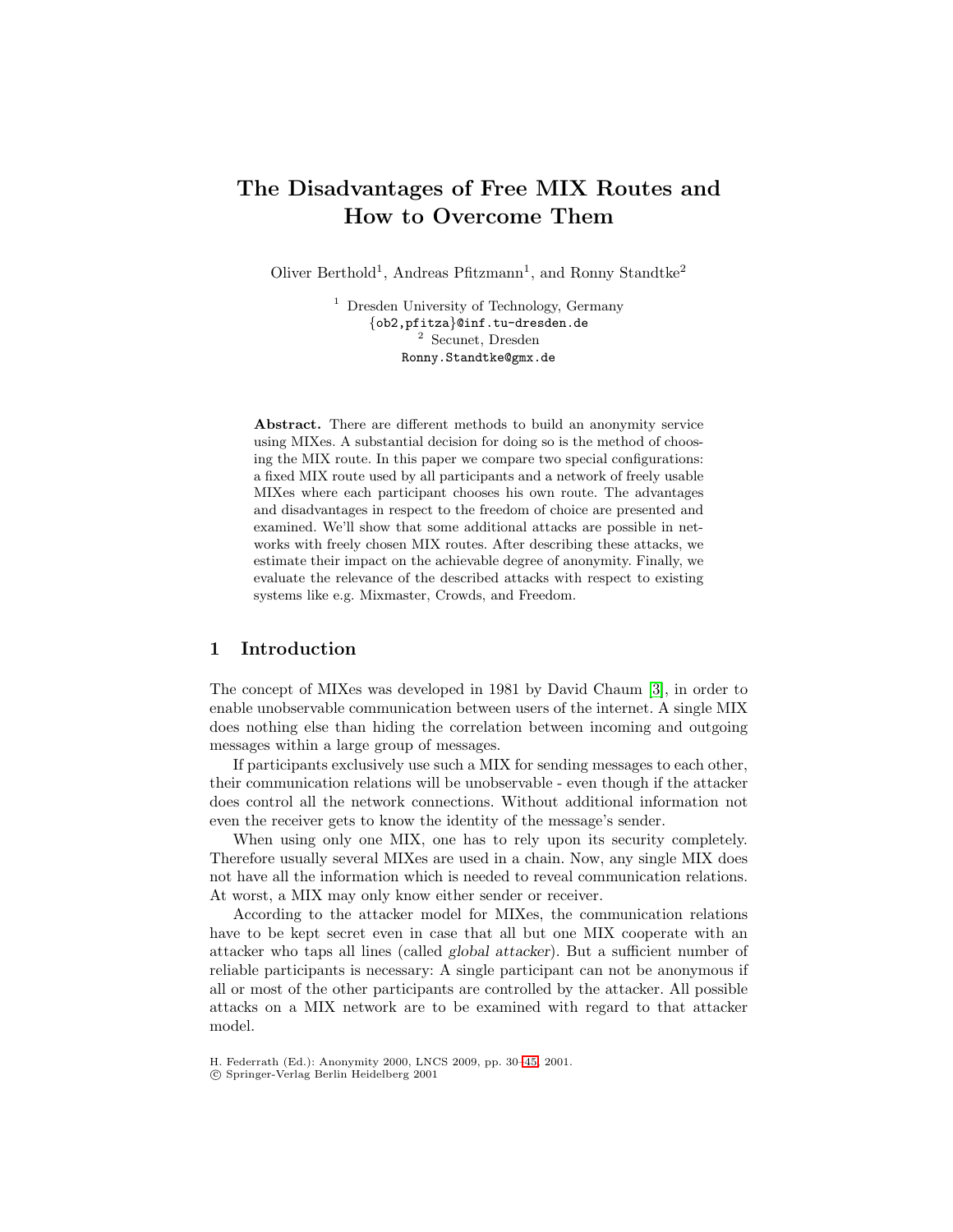There are different possibilities to organise the co-operation of several MIXes. Generally, all MIXes exist independently from each other in the internet. When anybody wants to use a certain MIX, he simply sends his message to it, respectively, he has another MIX send his message to it. This kind of co-operation is further called a MIX network.

A special variation is to define a single valid chain of MIXes for a group of participants. This we will call a MIX cascade (compare [\[6\]](#page-15-0)).

Apart of those two concepts there is a high variety of hybrid combinations of MIX network and MIX cascade. For example, possible configurations are:

- **A network of cascades:** The sender chooses a number of defined cascades through which his message is sent sequentially.
- **A network with restricted choice of patches:** Every MIX defines its possible successors to send messages to.
- **Multiple-duplicated cascades:** For every position within the cascade several physical MIXes are defined, such that a user can choose stepwise.
- **Tree structures:** Here a MIX cascade is used which has on some positions duplicated MIXes. A possible scenario may consist of many first-step MIXes and a single last-step MIX. Now, a distribution and acceleration can be reached when the anonymity group is to be quite large and not all the dummy traffic is to be forwarded to the last MIX.

Up to now these combinations were examined only partially. But in contrast to the MIX network some kinds of attacks which we will describe later in this paper, are not possible or may be prevented more easily. We will discuss the advantages of different configurations when describing types of attacks.

As the headline says, compare the MIX cascade with the MIX network with regard to:

- **–** Attacks being possible under one configuration but not under the other.
- **–** Attacks that can only be prevented under one of both configurations (- nowadays).
- **–** Evaluation about the qualification of MIX network and MIX cascade to guarantee anonymity and unobservability with a global attacker as he was described above.

First of all we will check how unobservability and anonymity can be reached by the use of MIXes and how it is possible to evaluate anonymity. In the following section will be examined what kinds of attacks exist in general and how they can be prevented. The final section then deals with the question how these attacks may endanger existing anonymity services.

# **2 Unobservability and Anonymity by MIXes**

As already said in the introduction, a MIX hides the relation between the incoming and outgoing messages. This is done by collecting a number of messages and reorder them before sending them on their way.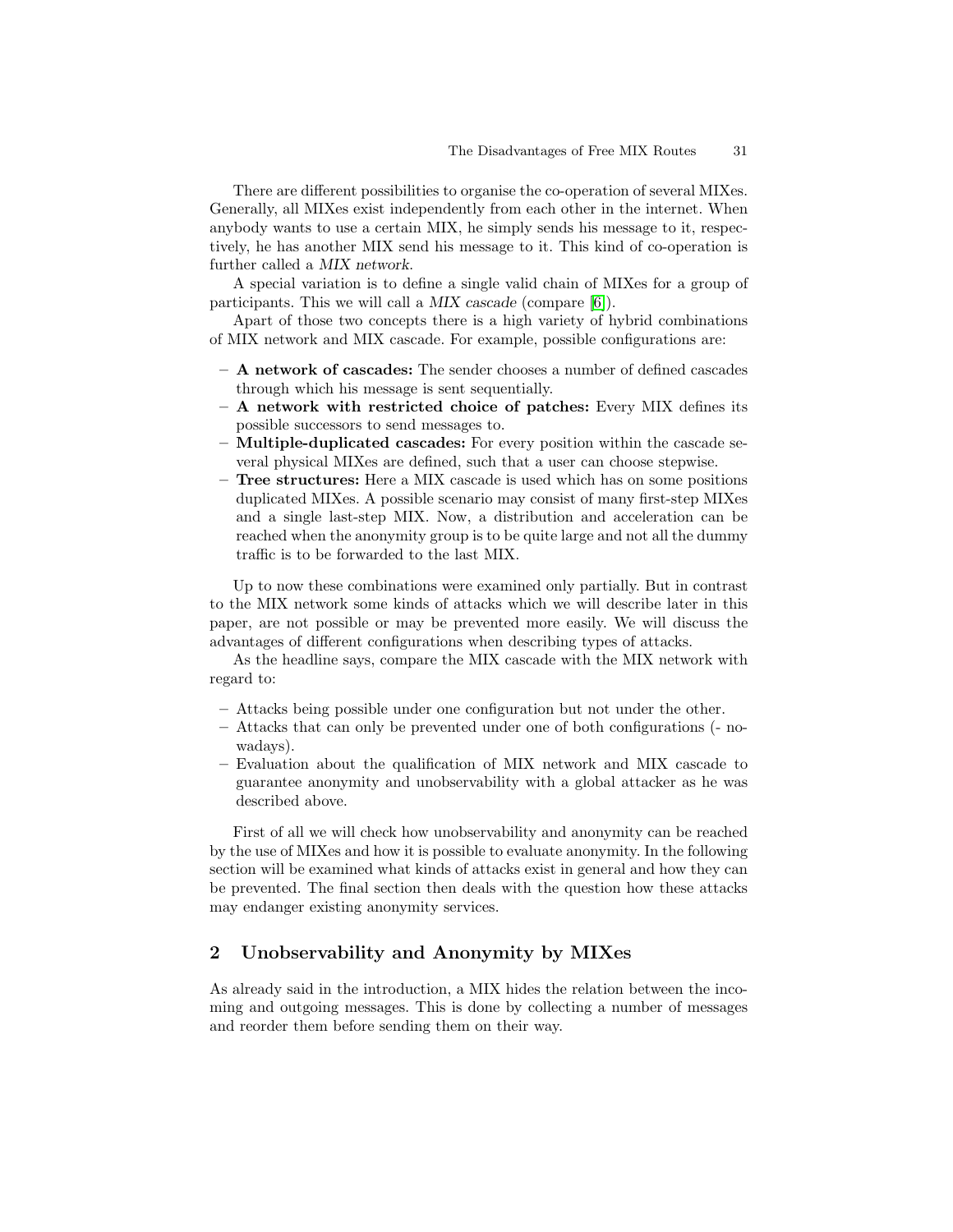Because a particular outgoing message could have been sent by any of the senders of the incoming messages, the sender of this message is unobservable within that group. But on the other hand, it is a fact that the message was certainly sent from within that group. The degree of anonymity can be defined by the size of the group, i.e. the number of possible senders. For example, the anonymity may be measured as

 $A = ld(n)$  [bit] where *n* is the number of senders. Its meaning is the logarithm with base 2 of  $n$ .

An attacker who wants to find out the sender of a particular message does reach his aim with the same probability as he may guess the value of a random string of A bits.

When using a MIX cascade, the degree of anonymity stays the same if all messages received by the first MIX are forwarded correctly to the last MIX. This is true even if only one MIX in the cascade doesn't work together with the global attacker. However, the degree of anonymity decreases when messages are lost on their way through the cascade (e.g. because of active attacks on the link between sender and first MIX of the cascade). It decreases in the same amount as the number of those senders decreases whose messages are still existing.

The situation is different in a MIX network. When a MIX is directly receiving messages from a set of MIXes the anonymity group of senders is the union of the anonymity groups of all these MIXes.



**Fig. 1.** Anonymity group in a MIX network

Of course, that is only true if all the MIXes are trustworthy. If an attacker is getting to know the way of reordering in a MIX, this particular MIX doesn't contribute any longer to the degree of anonymity. That means, outgoing messages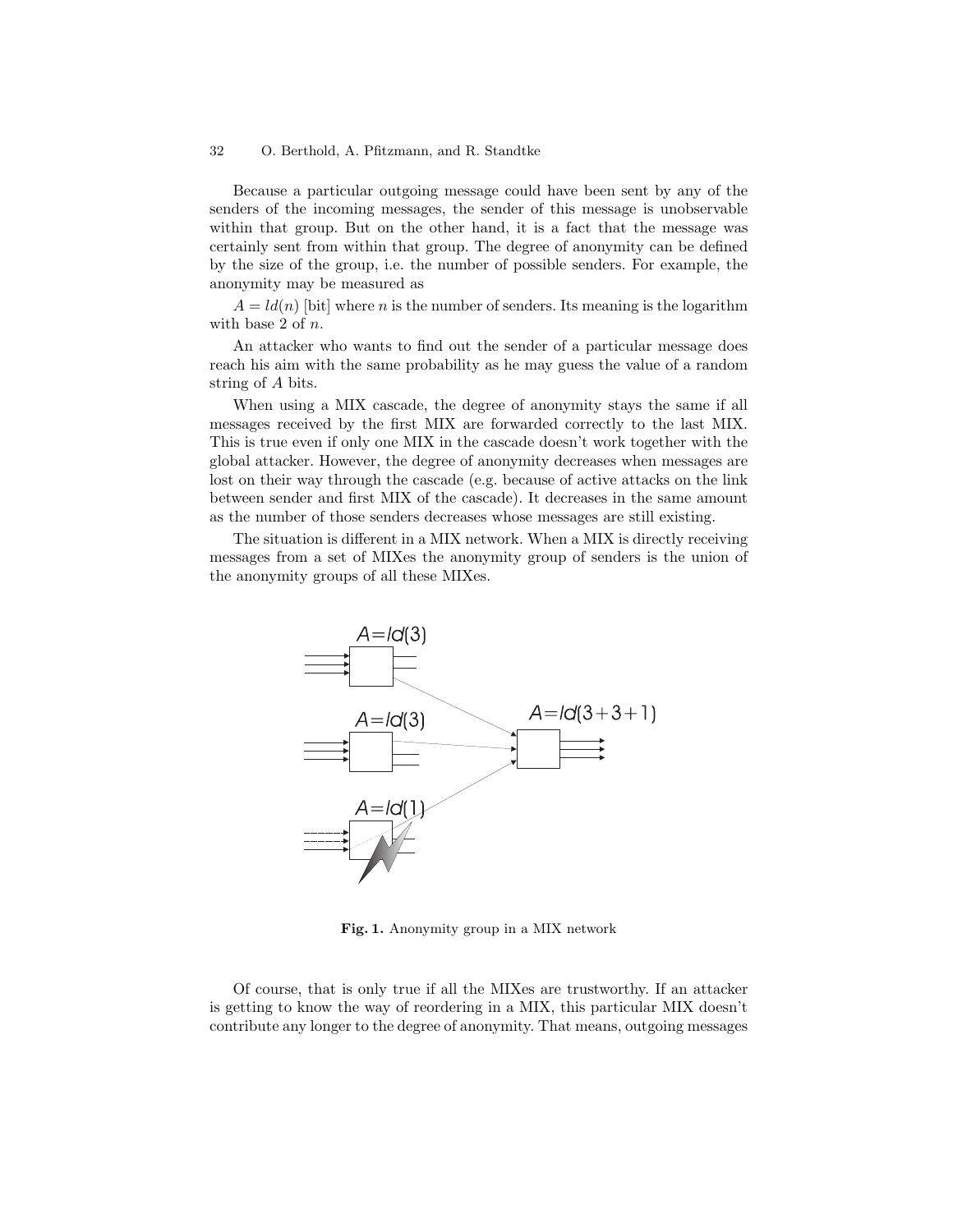from this MIX have an anonymity group of  $n=1$ , if this MIX is the first or last one or if the attacker controls all MIXes before or behind it.

Another problem is arising for all combinations of MIXes, when the attacker is able to recognise, that several messages sent at several times can be linked to one and the same sender.

If the participants join and leave the group from time to time, the anonymity of a group of linkable messages is only among those senders who were part of the group for the whole time.

An attacker may easily be able to link messages when the senders do not communicate with each other but rather want to use public services like internet anonymously. The connection to the internet server is usually not encrypted and hold up for a certain time, during which several packets of data are exchanged.

In order to make intersections of anonymity groups more difficult often dummy traffic is used which can not be distinguished from real messages. That proceeding ensures that every active user always is part of the anonymity group.

# **3 Attacks on a Single MIX**

#### **3.1 Message Size**

The attacker could distinguish the messages sent by a MIX, if they would be different in size. Because the size of the sent message is the same as the size of the received message, an attacker could correlate them. A solution is, that every message should have exactly the same size. If the data is less than this defined message size, padding is used. In a MIX network each message contains information special for a certain MIX. So this information is extracted from the message and the MIX has to fill the free space using padding, so that the message size remains the same.

This is not necessary at all in a MIX cascade, because all messages take the same way and are shortened to the same size each time.

#### **3.2 Replay**

The decryption of a message done by each MIX is deterministic. So if the same message would pass a MIX, the result of the decryption sent by the MIX would also be the same. An attacker who observes the incoming and outgoing messages, could send the same message to the MIX again, and would see which message is sent twice from the MIX. So this MIX is bridged and the conclusion is, that a MIX must not process messages he has already processed.

Usually, this is achieved by using a database in which a MIX stores every processed message. If a new message arrives, he first checks if this message isn't already stored in this database.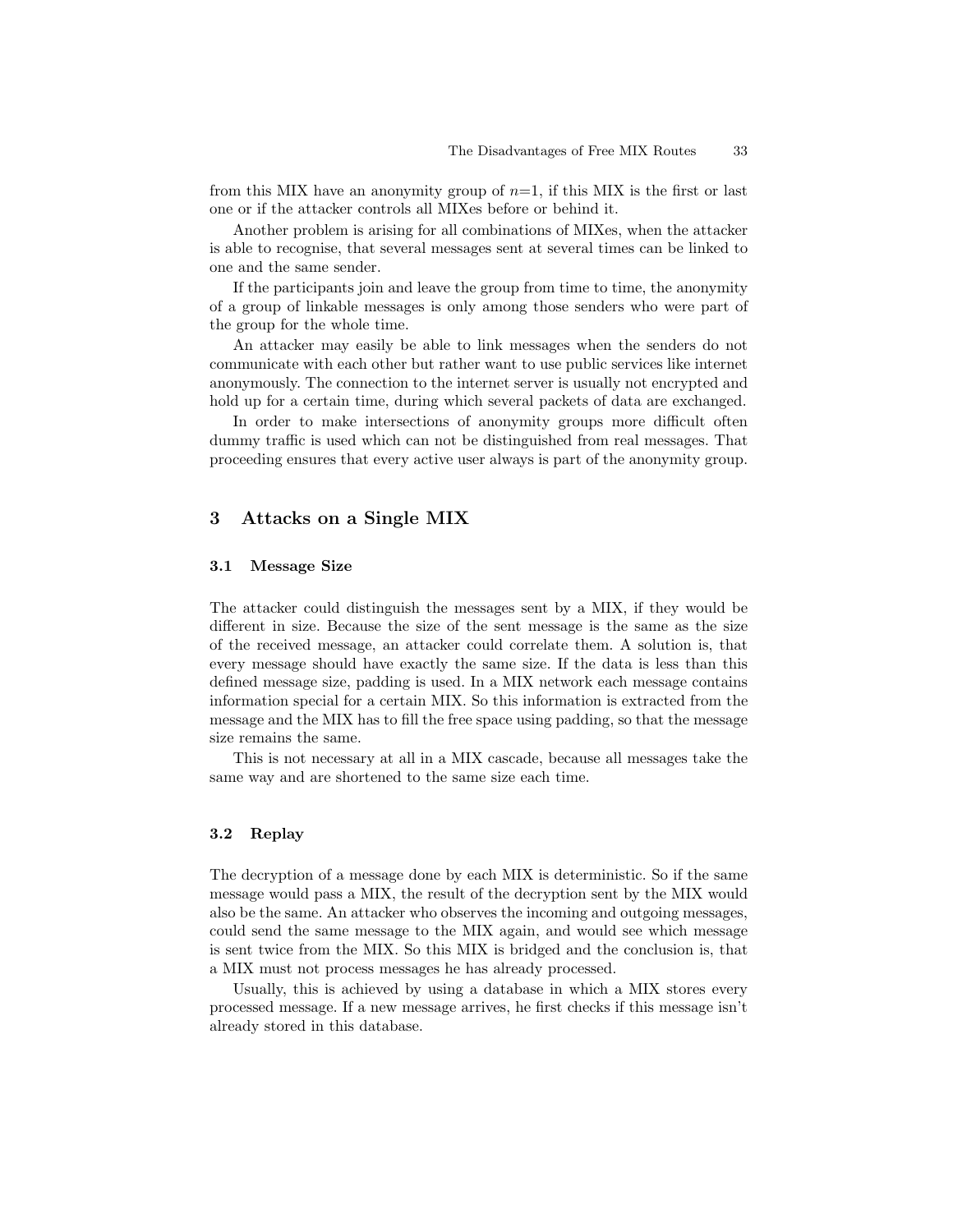#### **3.3 Manipulating of Messages**

If an attackers changes only some bits of a message, then if inappropriate cryptography is used he can detect this broken message also after it has passed a trustworthy MIX. This is possible especially if:

- **–** he is the receiver of the message, or
- **–** he controls the server, which would send the decrypted message to the real receiver, or
- **–** a MIX transforms the message in such a way, that the manipulated bit(s) would remain on the same position (i.e. if the MIX uses the stream cipher modus OFB). Assuming that there are a trustworthy MIX followed by an attacking MIX. The attacker changes a bit of that part of the message, which belongs to the message header for the attacking MIX. Now he sends this message to the trustworthy MIX, which will forwards the message to the attacking MIX. If this MIX decrypts the message, he would detect the error in the message header, but restores it (changes the bit again). The attacker now knows the relation between the manipulated incoming message and a correct outgoing message and can trace it to the receiver.

The attacker detects the broken message, because the final decrypted message (which goes to the receiver) usually contains a lot of redundancy or the message header for a MIX has to satisfy a well known format.

To prevent these attacks, each MIX has to verify the integrity of every received message by checking included redundancies. This could be a message hash generated by the sender and included in the message header for each MIX.

#### **3.4 Blocking of Messages**

If an attacker blocks some messages, the senders of these messages are excluded from the anonymity group. The same result is achieved, if some messages are manipulated (as described above).

The extreme case is known as "n-1 attack". In this case all messages but one, will be blocked, manipulated or generated by the attacker. So the only message the attacker doesn't know is the message he wants to trace. So the attacker has bridged the trustworthy MIX or has limited the anonymity group of the remaining messages (if there are more than one).

There exists no general applicable method, in order to prevent this attacks. A possible solution is that the MIX must be able to identify each user (sender of messages). The MIX has ensure that the messages he receives are sent by enough different users and so the attacker doesn't control a majority of them.

The next section discusses how this could be done by the MIXes, considering the different possibilities of configuration (network or cascade).

Under certain circumstances it is possible that an attacker could uncover the route of a message, if he only blocks a single message:

If the attacker can find out the plaintext of messages and the user sends many messages, which definitely are related (i.e. the blocked message is part of a bigger data stream) then the attacker could detect in which data stream the message he blocked is missing.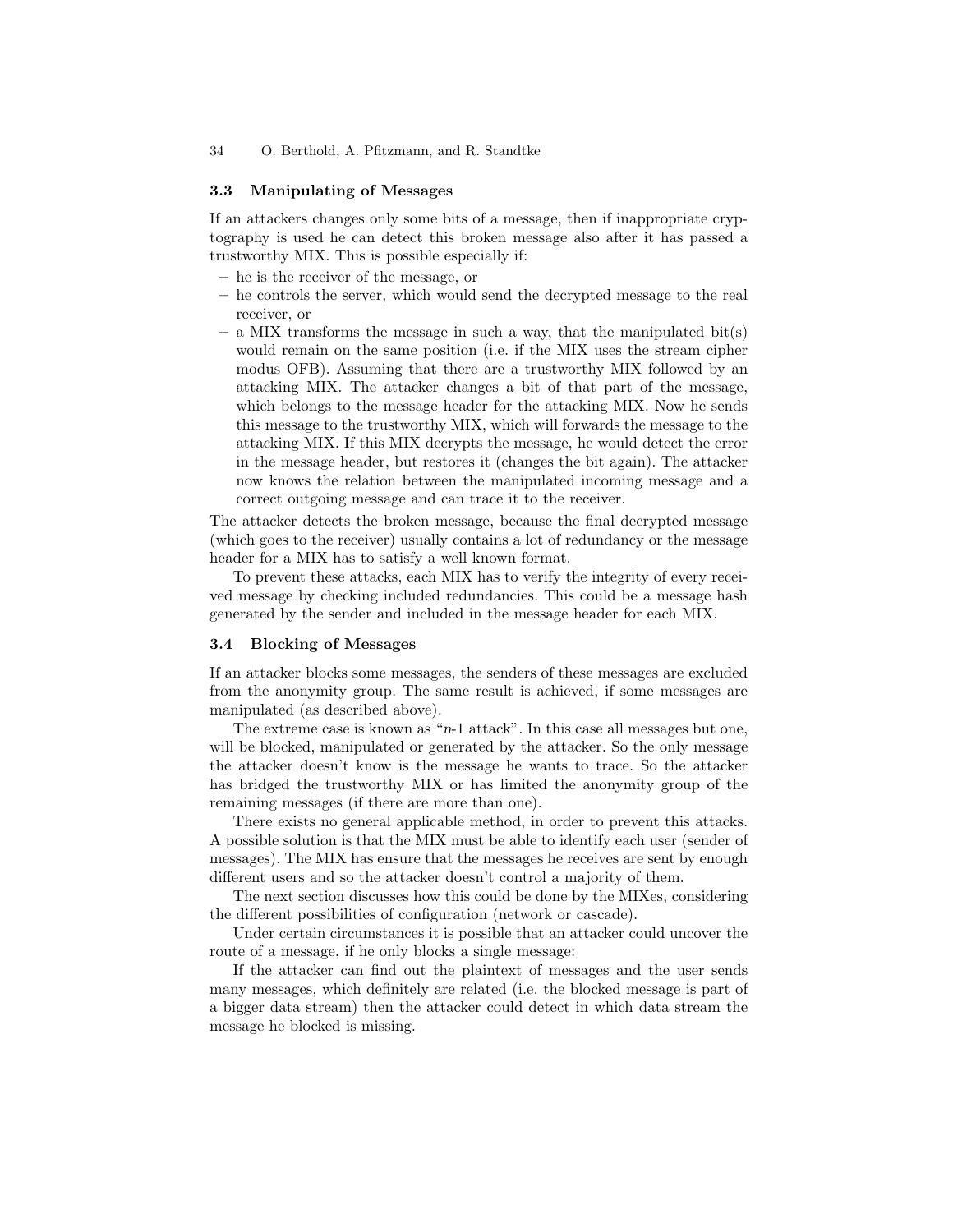### **4 Comparison MIX Network - MIX Cascade**

#### **4.1 Motivation**

There still exists a controversial discussion, which kind of a MIX configuration is the better one. The advocates of the MIX-network are always pointing out that there are the following advantages:

Each user can decide on his own, which MIXes he wants to trust. Because an attacker has the best chance to observe a user, if he controls as many MIXes as possible (or even all MIXes), it seems that a MIX cascade is extremely unsuitable.

- 1. In this case an attacker knows exactly which MIXes he has to control in order to observe a user successfully. But if the user can choose his own route, he can exclude MIXes, which seem untrustworthy to him and an attacker has to control much more MIXes in order to achieve the same probability to attack successfully. The community of users could publish which MIXes are not trustworthy and so would prevent attacks.
- 2. Because a MIX network could theoretically grow up to an infinite number of MIXes, the anonymity group could also raise to an infinite size. Every user can choose an arbitrary route of MIXes and so an observer could not detect, messages of which users a MIX currently processes.
- 3. There exists no structure, so a MIX network is very flexible, scalable and extendable. It could be realised as a fault-tolerant network. The only thing, that must be done, is to publish, when a MIX is inserted into or removed from the network. Such a system would be predestined for usage in the Internet.

The advocates of the MIX cascade oppose, that the security of the MIX network can't really be proven up to now. For instance the facts of the 2nd point - as explained above - are only true, if all MIXes are trustworthy. When assuming an attacker model, where only one MIX of a route is trustworthy, the anonymity group wouldn't become bigger than the batch size of this MIX.

In the next section we will describe additional attacks and show, that the level of anonymity is much smaller in reality. Nevertheless, a MIX network is much more flexible compared to a MIX cascade. But it's possible to construct a fault-tolerant MIX cascade, too [\[5\]](#page-15-0). And there would be more than one cascade world-wide, so the advantage described in point 1 could be applied to cascades as well: a user chooses the cascade, he trusts. Adding new cascades extends the system as far as needed (Point 3). Compared to the MIX network, an unbalanced load sharing wouldn't have negative impacts on the performance. Only users of a cascade, which is insufficiently used compared to its capacity, would achieve a lower level of anonymity. If the load of a MIX network is non-uniform, then on the one hand some MIX could be temporarily overloaded. On the other hand a MIX with little load would have to wait for a long time to gather enough incoming message or would send many dummies, which would produce additional traffic.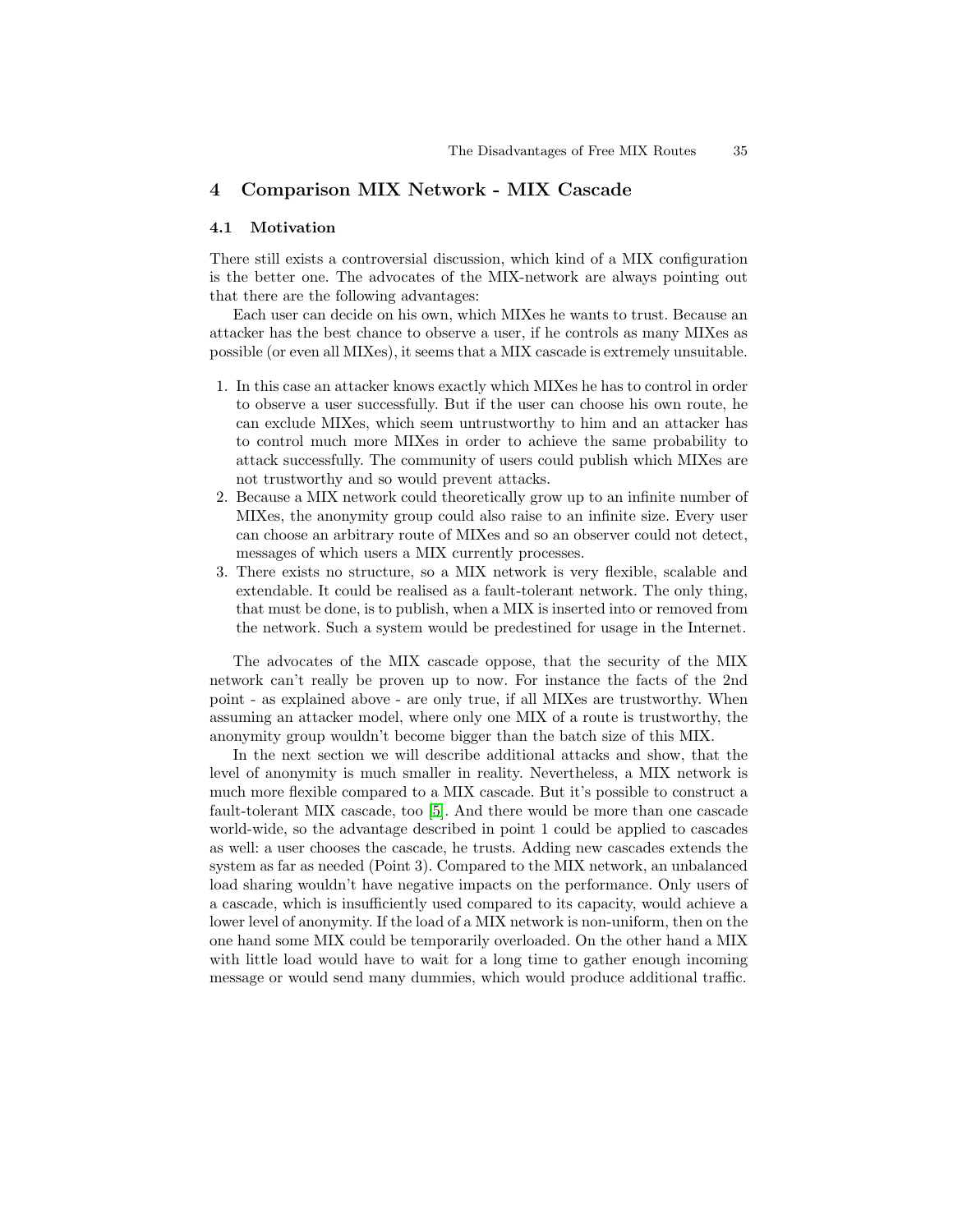The most important reason, why you shouldn't use a MIX network is the low level of security. This is the conclusion of the authors of this paper, after they found a number of attacks against a MIX network. The following sections describes these attacks and show why they occur especially in a MIX network and why it's hard to prevent them.

#### **4.2 Achievable Level of Anonymity**

If we assume that there exists a single trustworthy MIX only, then the achievable level of anonymity could not be higher than the size of the batch of this MIX.

In the following sections we describe attacks, which parts this input batch and so decreases the size of the anonymity group.

**Position in MIX route.** Based on our attacker model, each user should be anonymous, even if his messages only pass one trustworthy MIX. In a MIX network a certain MIX may be on different positions on the individual routes of the messages he receives. In comparison a MIX of a cascade will always have the same position because the route is static as long as the cascade exists.

The question is: is a MIX of a MIX network able to detect his position in a route of a certain message and if so, can he use this knowledge to partition the input batch?

If the attacker controls all other MIXes, which this message passes through, then it's easy to detect the position of the trustworthy MIX. He simply counts the number of passed MIXes for every message.

Now the attacker knows the composition of the incoming batch: He knows the routing position for each user's message.

If we assume, that every user sends his messages using the same number of MIXes (e. g. sets the route length to the maximum allowed for by the message format used in order to get maximal anonymity), then the attacker also knows, how many MIXes each user's message yet already passed.

Because he controls all following MIXes of each route, he can determine, how many MIXes each sent message has yet to pass. Because all routes have the same length, incoming messages can only have been transformed into outgoing messages if the route lengths would match.

Eventually, a message is only unobservable in that group of messages which have this MIX on the same routing position. So the attacker successfully partitioned the input batch and decreased the level of anonymity of each user. Figure 2 illustrates this attack.

In order to prevent this attack, each user has to choose a different route length for each of his/her messages or they only use each MIX for a particular position within routes. But this particular position within routes would be in contrast to the flexibility of the MIX network and in fact results in a MIX cascade with possibly duplicated MIXes.

The first method, that the user should choose the length of the route, would only partly be a solution: There still exists a constant maximum of the length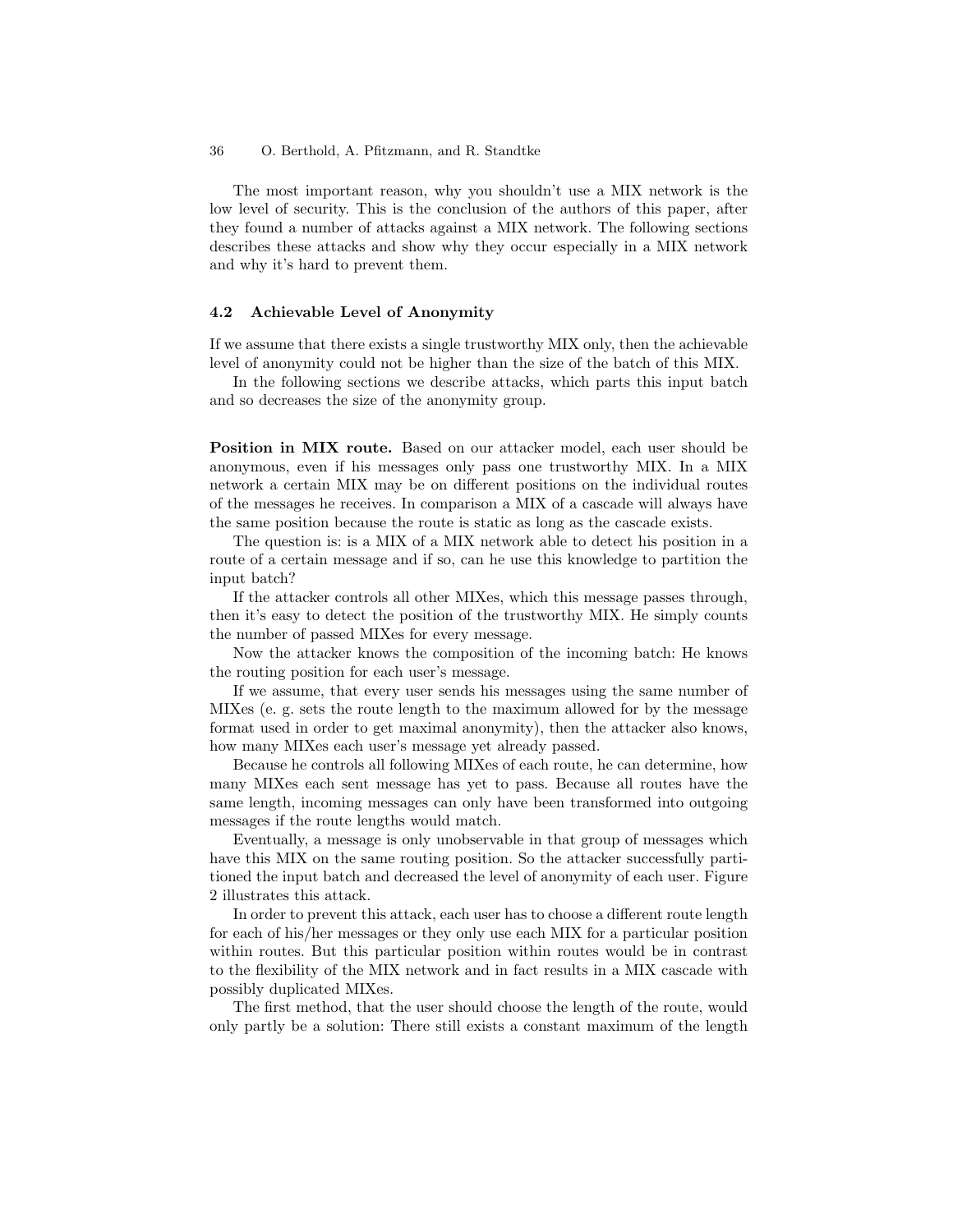

**Fig. 2.** Routing position of a trusted MIX

of a route, and so it's possible to calculate intersections, using the procedure explained above.

The only advantage is that a bigger number of neighbouring route positions are building a common anonymity group. Nevertheless, the probability that there are different anonymity groups in one batch is still very high. Building only one anonymity group is only achievable, if the route could have an infinite length, because in this case every message could still pass any number of MIXes. But because a message header is needed for each MIX and all messages should have the same size, there always exists a maximum length of routes.

Additionally, it may be possible, that the attacker knows the plaintext of the message. In this case the attacker could calculate how many MIXes a message could have passed at most, even if the quota of the message header is different in order to allow different route lengths. To prevent this, each message header should have the same size. But this implies another restriction on the maximum of the length of a route, because a message should be able to transport as many data as possible and so a short message header, allowing only short routes, would be chosen.

If an attacker can assume, that a user would normally send more than one message to a certain receiver, then the probability of calculating small intersections increases.

If the user chooses a different MIX route for each of these messages, different anonymity groups arise each time. So the attacker could calculate the intersection of all these anonymity groups. Even if all users would always choose the same route, the anonymity groups wouldn't be identical, because the MIX network doesn't work synchronously.

Conclusion: If only one MIX of a route is trustworthy, then the achievable anonymity is distinctly lower in a MIX network compared to a synchronously working MIX cascade.

Using a configuration of MIXes which allows only a fixed routing position for each MIX for all messages it processes prevents the partitioning of the batches and so prevents this attack.

MIX cascades, duplicated MIX cascades and tree structures as explained in the introduction are working in that way.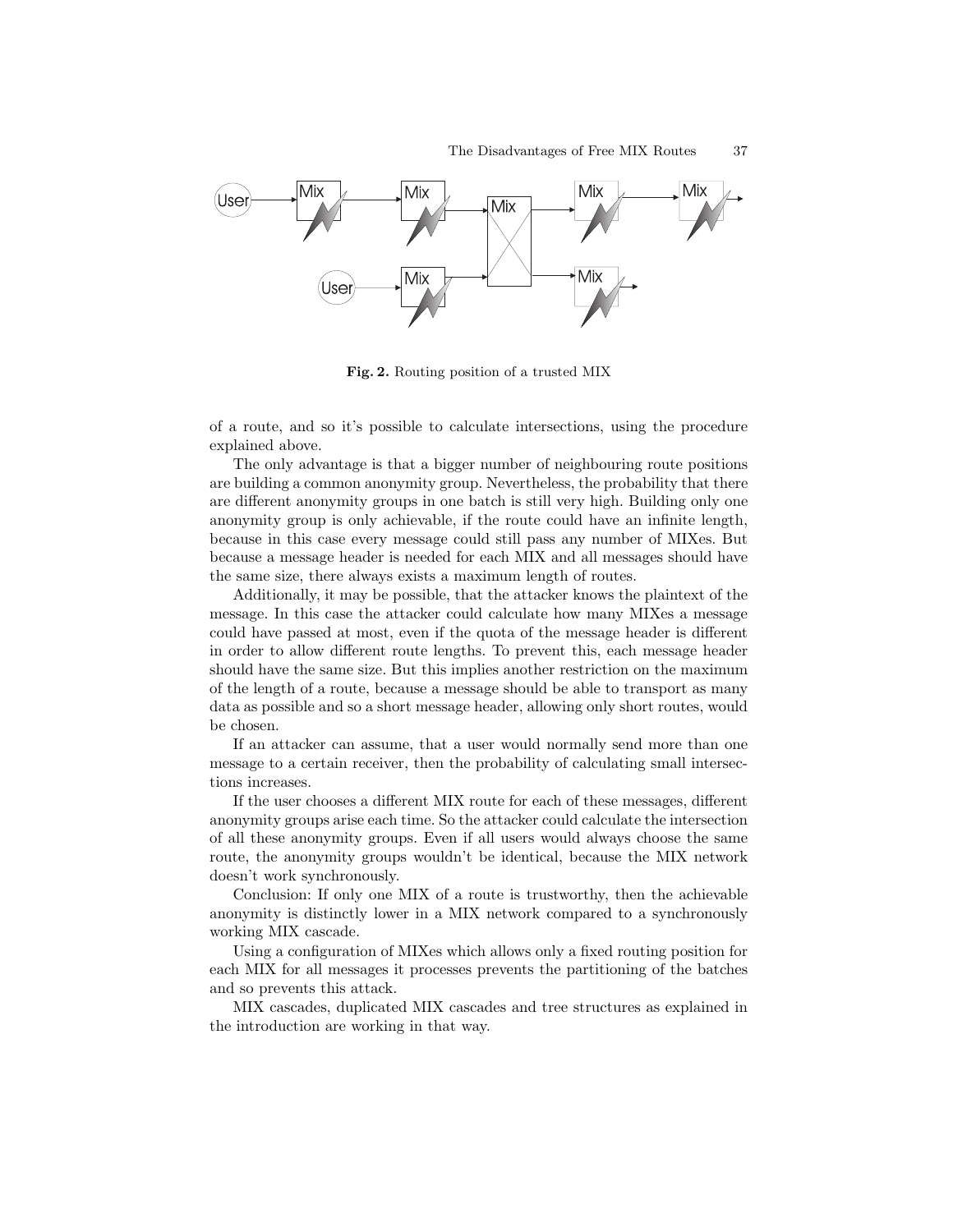**Determining the next MIX.** The previous section describes an attack which is especially successful, if the users select different routes for each message. Now we want to explain an attack, which could be done, if the users send all messages using the same individual route.

A trustworthy MIX of a MIX network receives messages sent by users and other MIXes. The MIX forwards these messages either to users or to other MIXes.

An attacker knows the senders of all messages, which came directly from users. Additionally, he knows all senders of messages which passed only attacking MIXes.

Because a MIX forwards the messages only to some other MIXes or users, only they could be possible receivers of an incoming message.

If there are only a few trustworthy MIXes, only those users which are connected by the described graph, are members of the anonymity group of a received message. This is illustrated in Figure 3.



**Fig. 3.** Intersection set of anonymity group

If the users send their messages, using always the same route, an attacker only needs to observe a trustworthy MIX at those times, when this MIX forwards a message of a sender the attacker is interested in.

A MIX network doesn't work synchronously, so the batches always generate different anonymity groups. So if the attacker would calculate the intersection of these anonymity groups, then after a finite time he knows which MIX has received the message, he is interested in.

The attacker repeats this procedure sequentially attacking the following MIX on the route and so on until he attacks the last MIX.

So the anonymity group of the sent message would become the group of receivers addressed from the last trustworthy MIX on the route. It is assumed, that for all messages there exists a maximal route length known by the attacker.

If a user sends more than one message to the same receiver, then the attacker has a good chance to determine this receiver.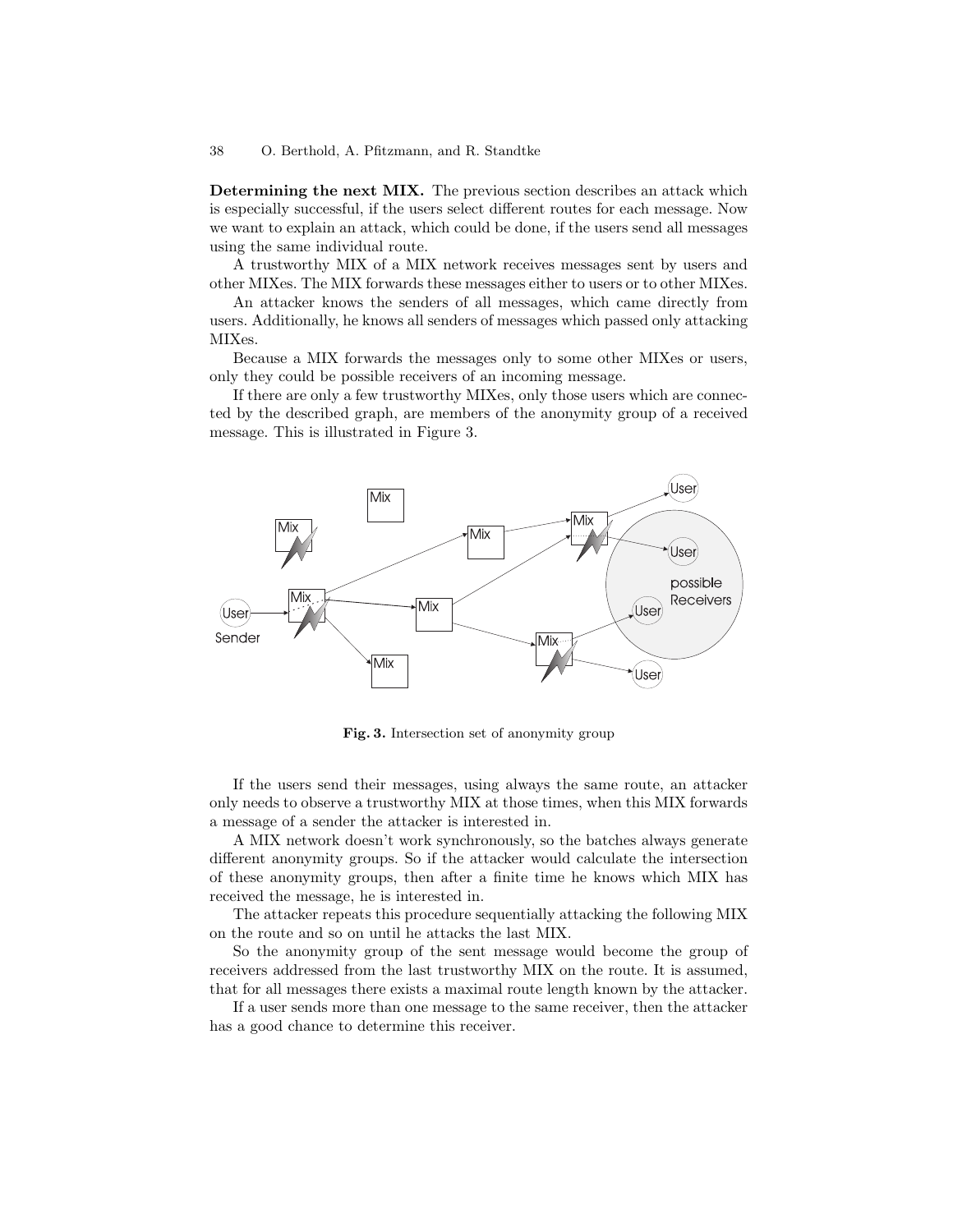If the attacker is able to observe the whole network and could store all communication relations of all MIXes for a long period of time, he could attack all users and all trustworthy MIXes simultaneously.

A possible solution would be that each MIX has to send at least one message to each other MIX. These messages could be dummies.

If the number of MIXes increases, many dummies have to be sent. All these dummies have to pass more than one MIX, because if they would be sent only to the next MIX, this MIX could be an attacking one and detect that this message was only a dummy. The problem is that all these dummies would dramatically increase the network traffic.

On the other hand, the achievable security is uncertain: Based on the attacker model only one MIX of a route is trustworthy, so that the following variations are possible:

- **–** The generator of dummies is a trustworthy MIX: All other MIXes of the route are controlled by the attacker, so he knows which messages are dummies.
- **–** The trustworthy MIX is somewhere else on the route: The attacker controls the generator of dummies, so he knows which MIX gets dummies and which one gets real messages.

So the attacker would detect to which MIX or participant the observed MIX forwards the received messages, although dummies were sent.

We think, that sending dummies in this way isn't practicable.

Another solution for this problem could be, that the user has to choose his MIX route with regard to some rules.

For each MIX, some neighbouring MIXes are defined. So the MIX has to send dummies only to these MIXes, what reduces the expenditure. In this case the explained attack wouldn't be possible.

We described this configuration in the introduction as an alternative to the completely freely chosen MIX network. Other configurations are possible, too like tree structured networks, with the last MIX as root or a MIX cascade. They would prevent the attack, because each MIX has only one successor.

#### **4.3 Probability of Unobservability**

If we use a MIX cascade, then we optimize for the case that only one MIX is trustworthy. Based on the functionality of each MIX, also in this case the transported messages are unobservable, at least if no active attacks occur.

In the following section, we calculate the probability, that at least one MIX of a randomly selected route of a MIX network is trustworthy.

Because each user chooses only some MIXes for his route, the probability that he chooses at least one trustworthy MIX is:

$$
p=1-a^l
$$

(*a* is the quota of attacking MIXes and *l* is the length of the route)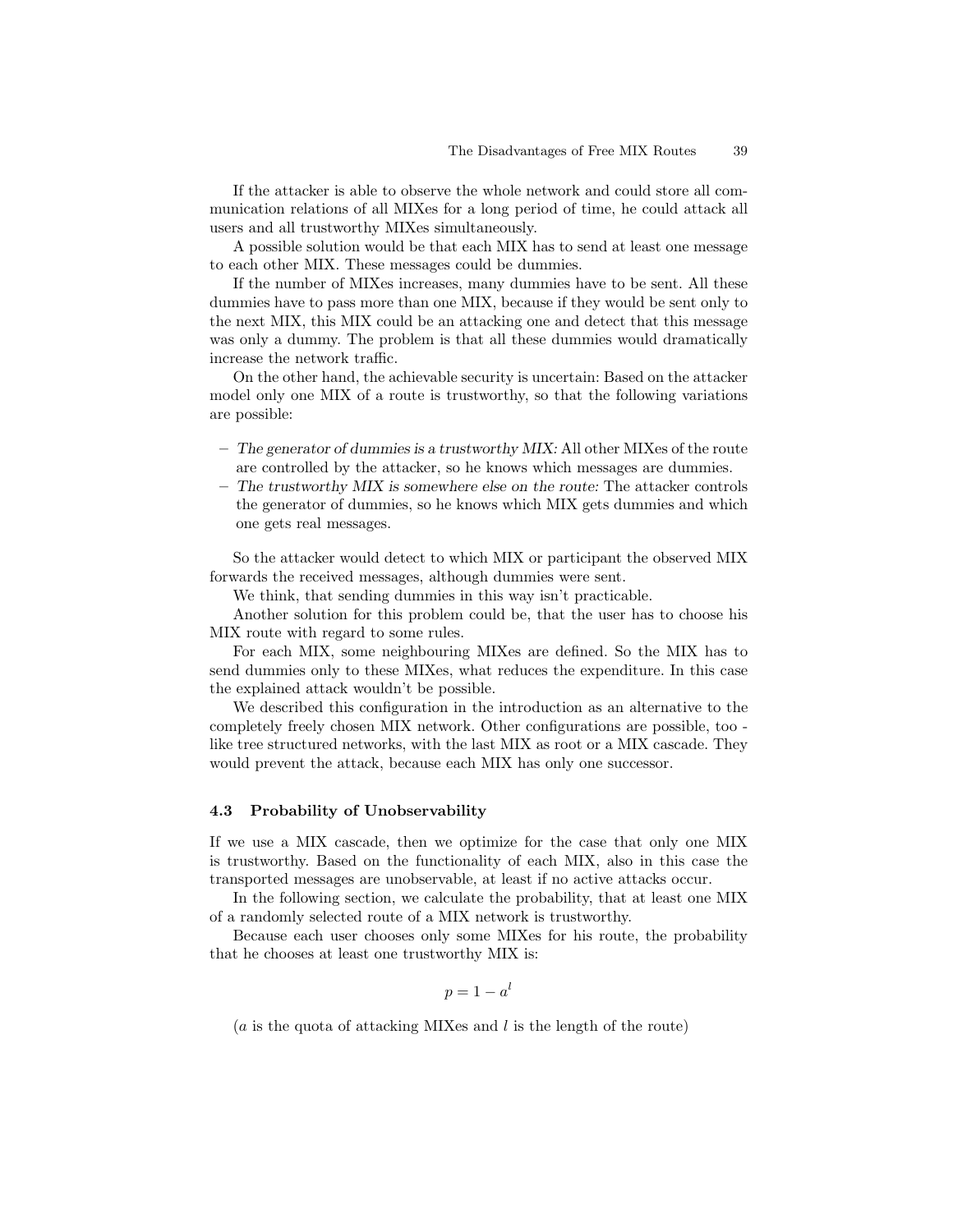This formula is only true, if each MIX could be selected more then once for each route. But this isn't very clever, because if a MIX is selected repeatedly, then the probability decreases, that at least one trustworthy MIX is passed by the message. The conclusion is that each message should pass each MIX at most once. For this case the formula for calculating the probability  $p$  is as follows:

$$
p = 1 - \frac{M_A! \cdot (M_A + M_G - l)!}{(M_A - l)! \cdot (M_A + M_G)!}
$$

 $(M_A)$  is the number of attacking MIXes,  $M_G$  is the number of trustworthy MIXes and  $l$  is the length of the route.)

If a user during the time sends many messages, which belong together (this means, that an attacker knows, that these message are sent from the same user), then we have to raise the probability  $p$  to the power of the number of messages k. So the probability to observe a user is:

$$
1-p^k
$$

Example (comparison MIX cascade - MIX network):

length of cascade (route): 4 MIXes

Based on our attacking model 3 MIXes of this cascade could be attackers. That are 75% attacking MIXes.

If we assume that 20 MIXes are building a MIX network and that 75% of these MIXes are attacking ones, too, then a randomly chosen route contains at least one trustworthy MIX with a probability of 71.8%.

#### **4.4 Active Attacks**

In Sections 3.3 and 3.4 we described active attacks on a single MIX. We showed that an attacker who manipulates messages (Section 3.3) wouldn't be successfully, if each MIX verifies the integrity of each message.

But this solution nevertheless doesn't prevent all effects of this attack. It only changes this attack in an attack, which blocks messages (Section 3.4) because broken messages would be deleted.

It's not easy to prevent these message blocking attacks and especially these attacks are very dangerous:

If the attacker knows the plaintext of the message, then he can use active attacks, in order to achieve the following:

- **–** If he blocks the messages of some users, he can decrease the anonymity group of a certain user. If he can also link some messages of this user, then blocking only few messages could be enough to detect the sender.
- **–** The attacker may detect, that he doesn't receive a message, he is waiting for. This is possible if this message is part of a larger data stream, that would be broken without this message. So in an extreme case blocking one message could be enough to uncover the communication relation.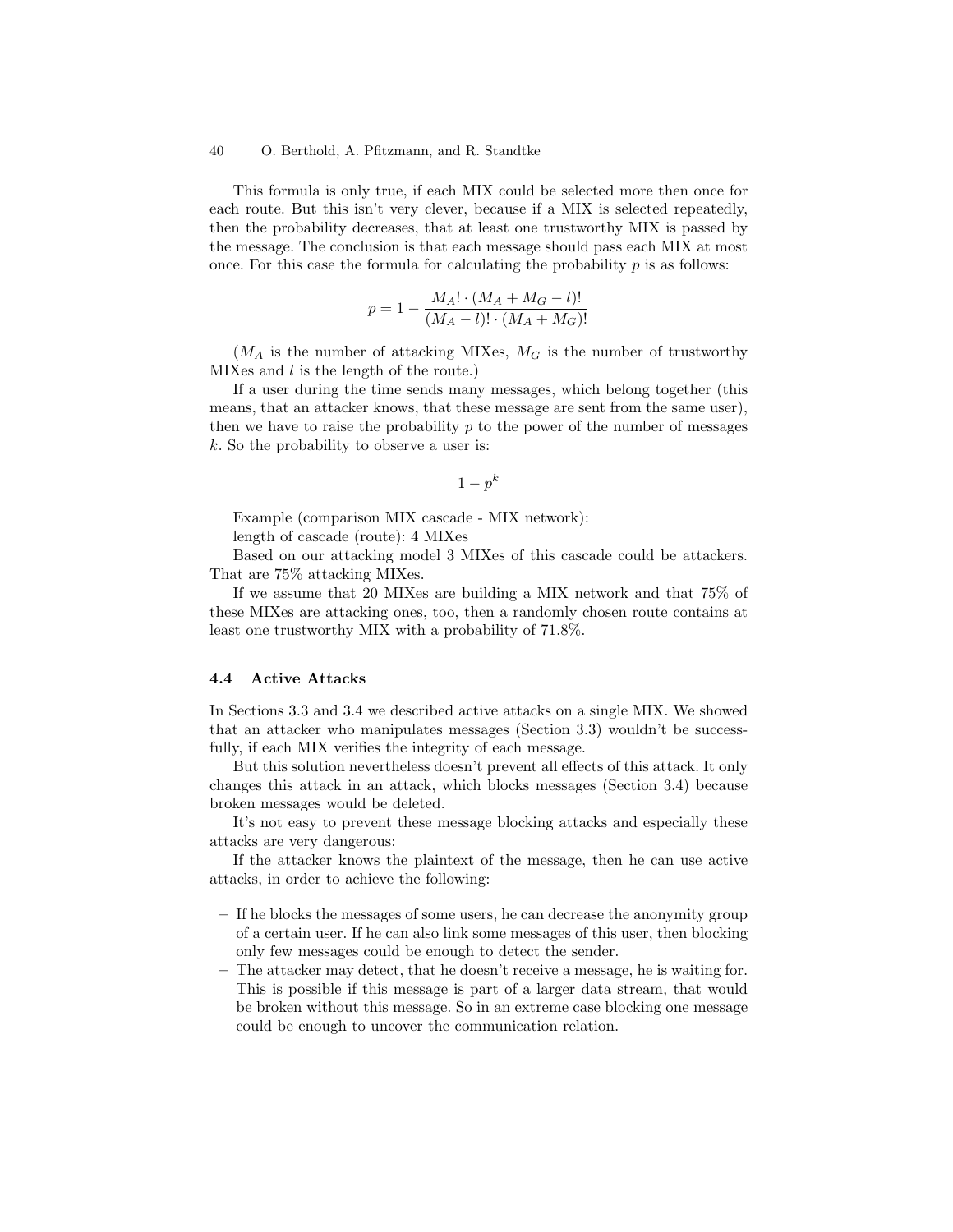A possible solution to prevent these active attacks, results in deleting all messages of the whole MIX network if one is blocked.

A fundamental problem in detecting these attacks is the following:

If an attacker only blocks some messages, a MIX would wait until he gets enough messages. So an attacker will generate some own messages and will send them to the MIX.

How should a MIX decide, if an incoming message comes either from the attacker or from a real user? He has to know this, in order to recognise the attack.

There exist several different basic approaches for the MIX cascade, in order to solve this problem.

**Users verifying the MIXes.** In this case all messages a MIX receives are sent to all users. So each user can check that his message has arrived at the MIX. If that's true, he sends an acknowledgement to the MIX. The MIX forwards the batch only to the following MIX, if he receives these acknowledgements from all users.

The problem is, that the MIX must know, which users have sent messages and the MIX has to ensure, that a certain acknowledgement was really sent by one of these participants.

So each user has to own a digital certificate and authenticates himself (and the acknowledgement he has sent) to the MIX.

In the case of a MIX network, this could be a problem, because:

- **–** The attacker shouldn't know, who has sent a message to which MIX, because this would extremely reduce the achievable anonymity and the attacks explained in Section 4.2 could be done much easier. In order to prevent this, each user has to send acknowledgements to all MIXes of the network, even if he hasn't used them. And he also has to receive all messages published by each MIX. Of course this would dramatically decrease the efficiency.
- **–** But now an acknowledgement sent by a user doesn't mean in every case that one of his messages is currently processed and so the acknowledgements tell nothing about the number of real messages in a batch. When using big MIX networks there always exists the risk that the anonymity group could be very small.
- **–** A MIX network doesn't work synchronically, so the user has to decide, if his message has been blocked or if it only arrived late for being processed in the current batch. A successful attack could be to delay  $n-1$  messages for one batch.

**Ticket-method.** A new idea developed by our group is, that the MIX only accepts messages which come verifiable from the group of registered participants. Each registered participant gets exactly one ticket from every MIX, which is only valid for a certain batch. If a MIX processes a batch, he verifies, that every message contains such a valid ticket. Because each participant gets only one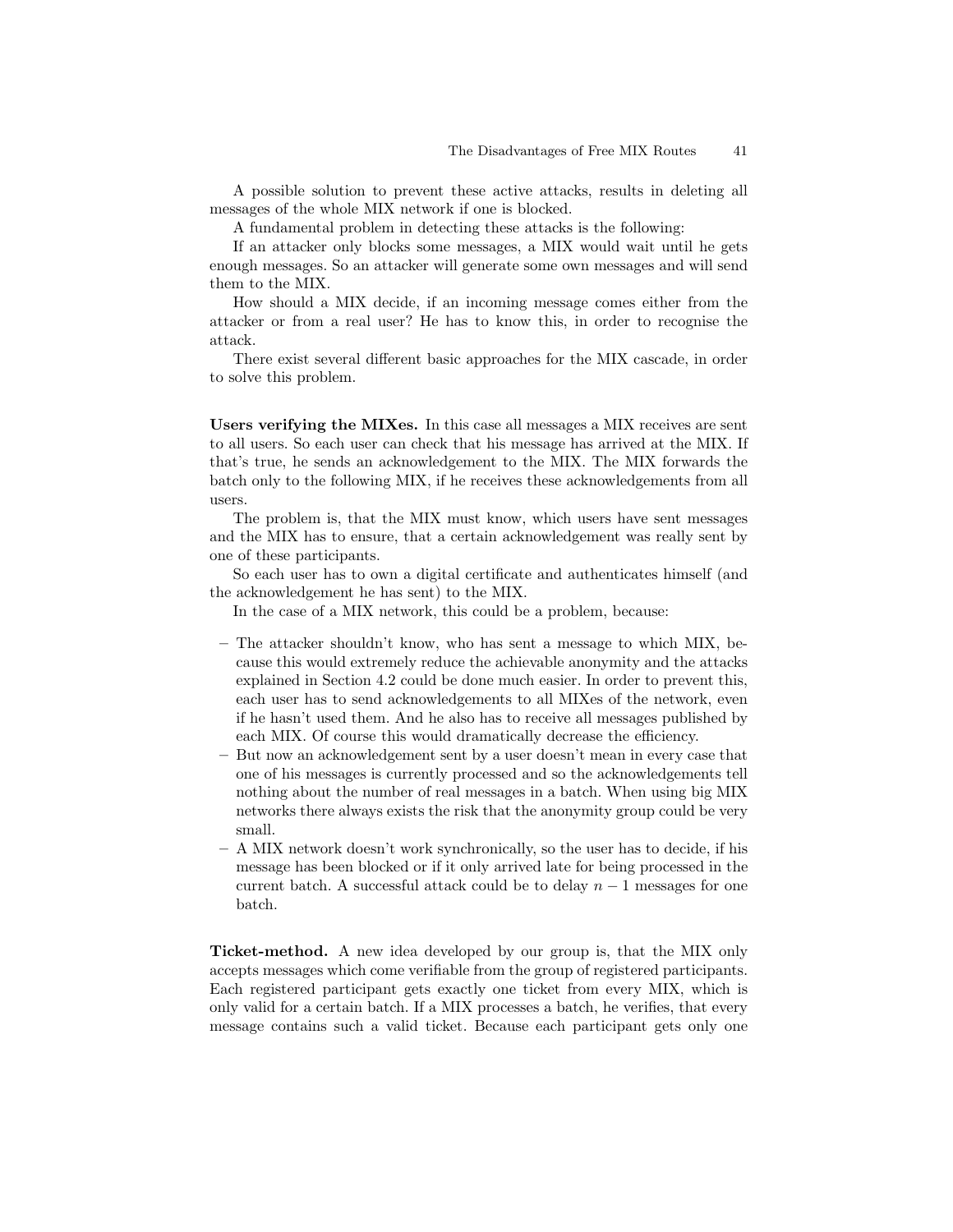ticket for each batch, he can only send one message. So the attacker could only generate as many messages as the number of users he controls. A MIX couldn't link a ticket to the belonging user, because we use blind signatures. The whole procedure is explained in detail in [\[2\]](#page-15-0) (contained in this book).

This procedure is only badly applicable in a MIX network, because:

- **–** The user has to request tickets from every MIX in the world, whereas in a cascade, the user only has to request tickets from each MIX in the cascade he/she intents to use.
- **–** The user doesn't know exactly, which batch will contain his message. Therefore, the user has to request tickets from every MIX for many batches and include many tickets for each step.
- **–** And finally only a part of these ticket would be used so that a MIX could only ensure, that no additional messages sent by an attacker would be processed. But the attacker could decrease the anonymity group by blocking some messages. in the cascade, the number of tickets issued could exactly match the batch size.

Summarising, the described methods to prevent active attacks are very expensive. A user of a MIX network couldn't use every MIX at every time, so:

- **–** the expenditure grows up excessively, because nevertheless, the user has to execute these methods with every MIX.
- **–** These procedures wouldn't achieve an acceptable level of security

As a result, we think, that it isn't possible to protect a MIX network against such attacks with justifiable expenses. So an active attacker could easily observe at least a certain user.

# **5 Classification of Existing Architectures**

In this section we discuss, how the described attacks are related to existing and used services.

But we have to say that these services are developed assuming that there are only substantial weaker attackers in comparison to our assumption about strong attackers.

### **5.1 Remailer**

Anonymous remailers, like for instance Mixmaster have the advantage that they need not to work real-time.

Because of that Remailer-MIXes could use a different method for building an anonymity group. They collect incoming messages in a pool. Outgoing messages are selected casually out of this pool. Because a message theoretically can remain in the pool for an unlimited amount of time, none of the already received messages can be excluded of the anonymity group. Because of that the described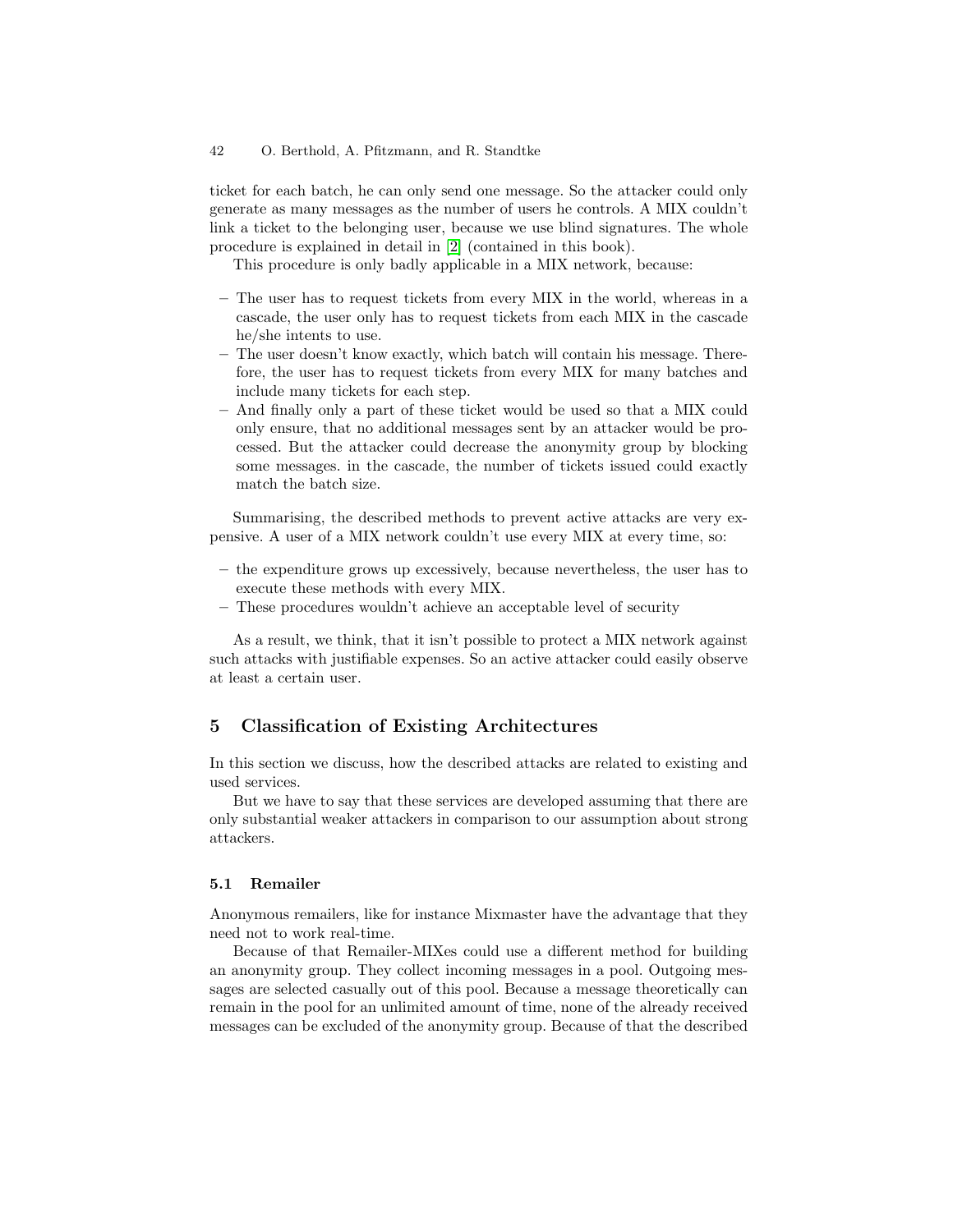attacks (Section 4.2) that limit the size of the anonymity group can rarely be used successfully.

It can be assumed that the messages are atomic and unlinkable because the recipients are many different users, who can be trusted in most cases according to the attacker model. But the attacks as described in Section 4.2 and 4.4 are especially successful if messages can be linked. Attacks by using the length of messages (Section 3.1) and the replay of messages (3.2) are at least prevented by the Mixmaster. The attack by manipulating messages (3.3) is not possible because it is assumed that the attacker gets the plaintext of messages.

It is possible to block messages and a MIX can be flooded with messages by the attacker because the remailer can not check the origin of a message (4.4). The attacker doesn't know the number of messages stored in the pool, because the delay of a message in the MIX is unknown for it.

This attack for remailers is only possible with a certain probability in contrast to MIXes that work in a deterministic way. It increases with expenditure. The attack by choice of MIX routes (4.3) can't be prevented, because it is a net of remailers similar to the MIX network.

Result: Some of the described attacks are theoretically possible. Because the remailers don't work in a deterministic way the attacks are complicated. Because of that pool mixes cannot be used for real-time services. The Mixmaster remailer in comparison to other anonymity services as described in Section 5 offers the best protection against observation.

#### **5.2 Onion-Routing/Freedom**

Zero Knowledge offers the commercial system "Freedom" [\[4\]](#page-15-0). This is a MIX network that provides unobservable and anonymous real-time connections between network nodes. So it provides access to different internet services. The way how it works is very similar with the service Onion-Routing [\[7\]](#page-15-0).

To achieve little delay for every user an anonymous route across the MIX network is provided. The advantage of this routes is that the data must only be encrypted or decrypted via a symmetrical cryptographic system. Of course all data transmitted over one route are linkable. Because these routes can be generated every time and the users send different amounts of data at different times via the route an attack by using the length of messages (3.1) is possible.

Also a replay attack (3.2) is possible. There is no checking of message replay in the MIXes. Instead of that Freedom uses link encryption between neighbouring MIXes.

Because of that an external attacker that controls none of the MIXes can't achieve much:

- **–** Via the use of streaming cipher even identical messages result in a different representation of bits.
- **–** The external attacker can't add messages because he does not know the key needed.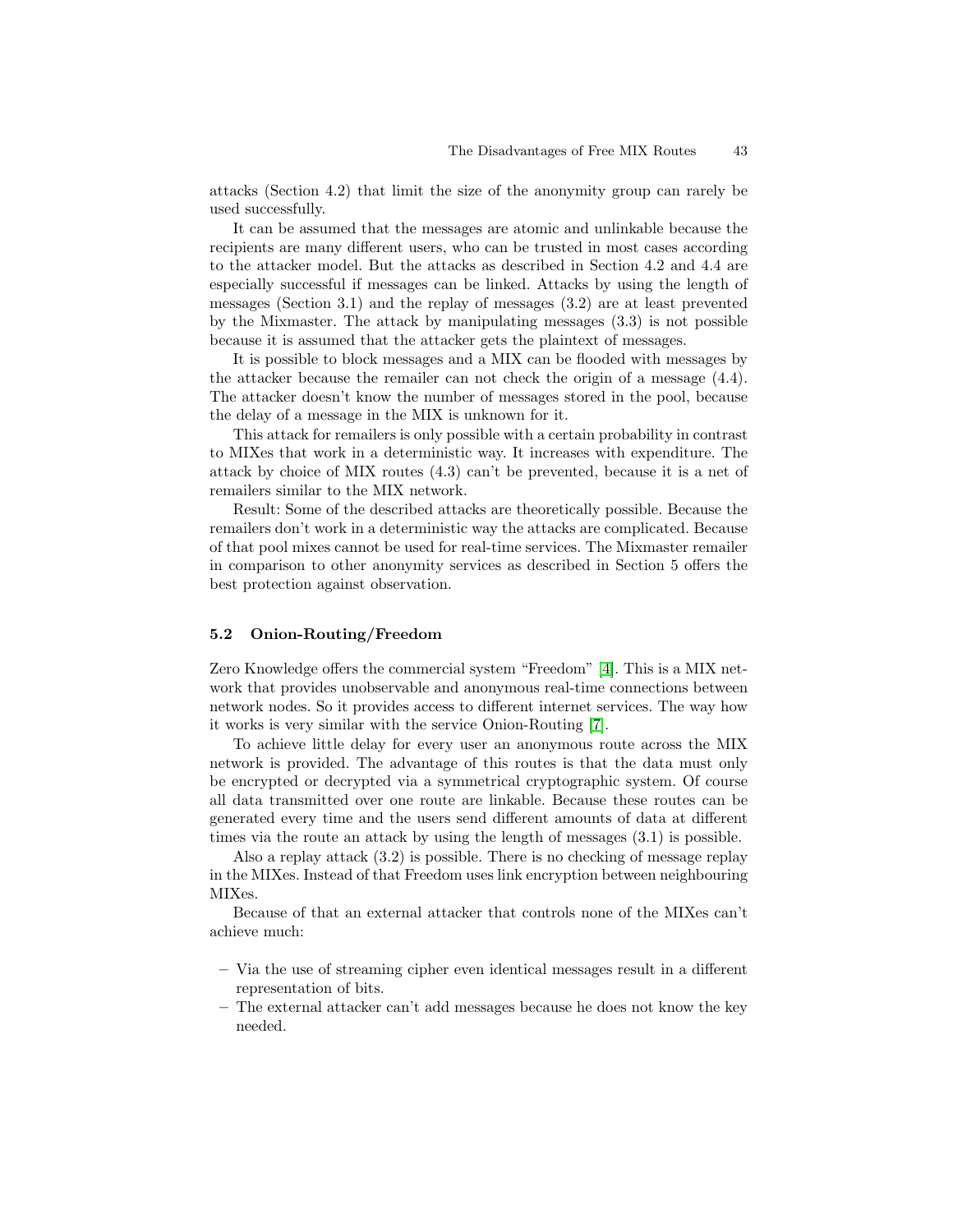**–** Because of dummy traffic there exists a permanent traffic load between the mixes. That prevents successful attacks by traffic analysis.

But if the attacker controls part of the MIXes specific attacks via message blocking (3.4, 4.4) or traffic analysis (4.2) are possible: an attacking MIX knows its own key used for link encryption and can divide dummy traffic from real messages.

The Freedom network only accepts registered users, that identify themselves via tokens. This check is only done by the last MIX of the chosen route. Because of this the attacker can generate messages on its own, which are accepted by MIXes.

Even if only authenticated messages would be accepted by MIXes this attack could not be prevented because ever user theoretically can own an unlimited amount of tokens.

The attack explained in Section 4.2.2 which would determine the route of a message is only partly realisable. To each MIX per definition belong some neighbouring MIXes. This decreases the number of possible routes and this in fact increases the size of the anonymity group.

Each MIX reorders the messages only in a very limited amount. So if an attacker controls neighbouring MIXes, the anonymity groups would become very small.

Conclusion: The Freedom network only prevents attacks from external observers and isolated attacking MIXes. If some MIXes of a route cooperate with the attacker, the attacker has a very good chance to observe a user.

### **5.3 Crowds**

The Crowds system is based on a very different principle. A participant sends a message only with a certain probability directly into the internet. Otherwise he forwards the message to an other randomly selected user. This user does the same and so on.

A message passes several users and all these users get knowledge of the plaintext. An external attacker wouldn't get the plaintext, because the connections between the users are encrypted.

Based on the attacking model explained above, this isn't a problem, because most participants are trustworthy ones. Eventually no user knows if a request he receives from another user really comes from this user.

An assumption is that the attacker isn't able to observe the whole network. Otherwise he could detect, if a user receives a message from an other one. If a user sends a message and hadn't received one, this message must come from himself.

Conclusion: Crowds protect only against observations done by the communication partner (i.e. the WEB-server) or done by an other, isolated participant.

The described attacks are not applicable, because Crowds are based on a different principle. On the other hand all attacks assume a much stronger attacker than the designer of Crowds expected.